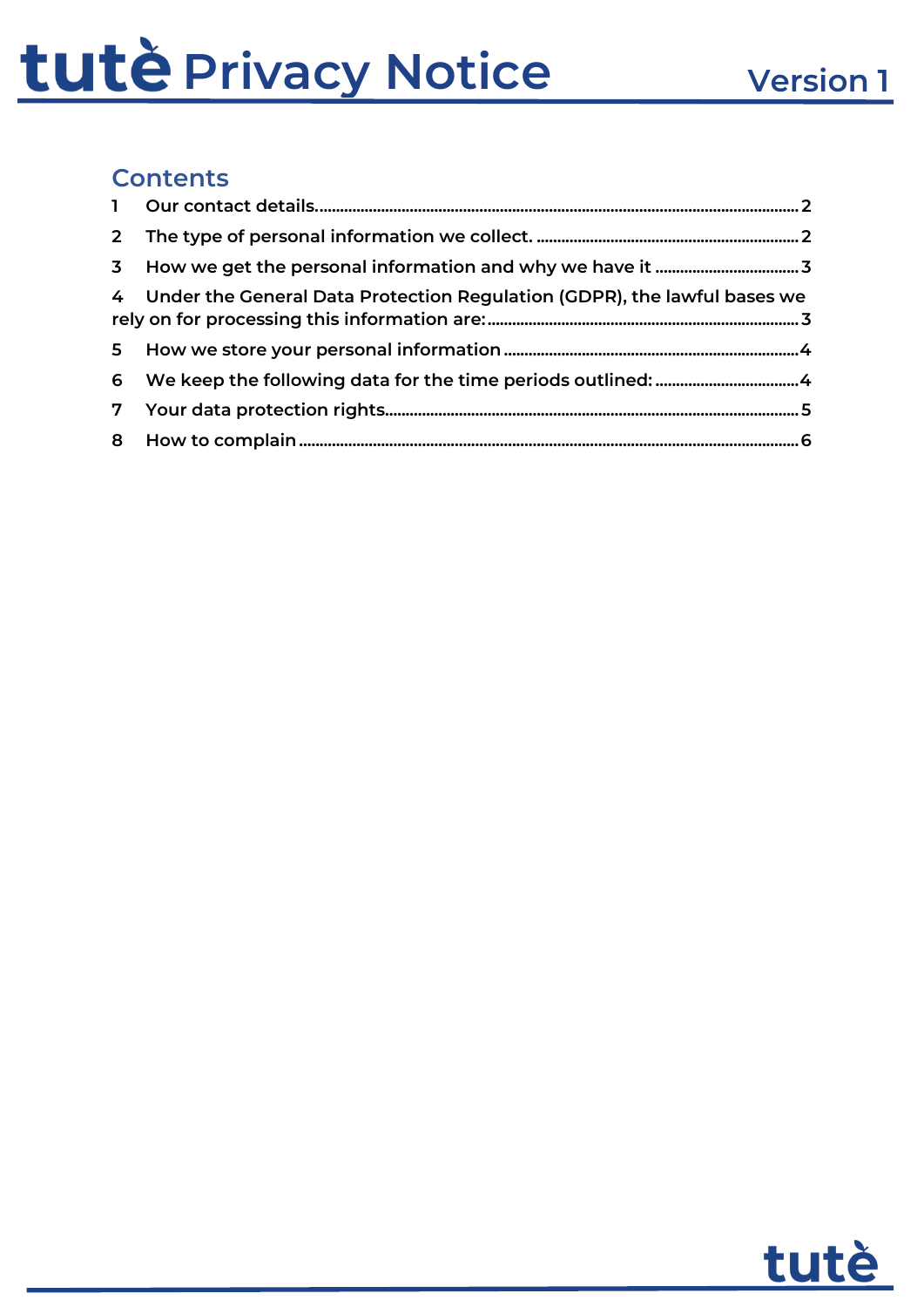### <span id="page-1-0"></span>**1 Our contact details.**

Name: Tute education ltd Address: 11, Edison court, Ellice way, Wrexham, LL13 7YT Phone Number: 03303309751 E-mail: [info@tute.com](mailto:info@tute.com) Web: [www.tute.com](http://www.tute.com/)

### <span id="page-1-1"></span>**2 The type of personal information we collect.**

We currently collect and process the following information:

- Personal identifiers, contacts, and characteristics (for example, name and contact details) (Staff and customers)
- Emergency contacts (Staff)
- Educational background (Staff)
- Criminal records information (for example DBS check) (Staff)
- Banking information (staff and customers)
- Attendance records (Staff and Service users)
- Reference details (Staff)

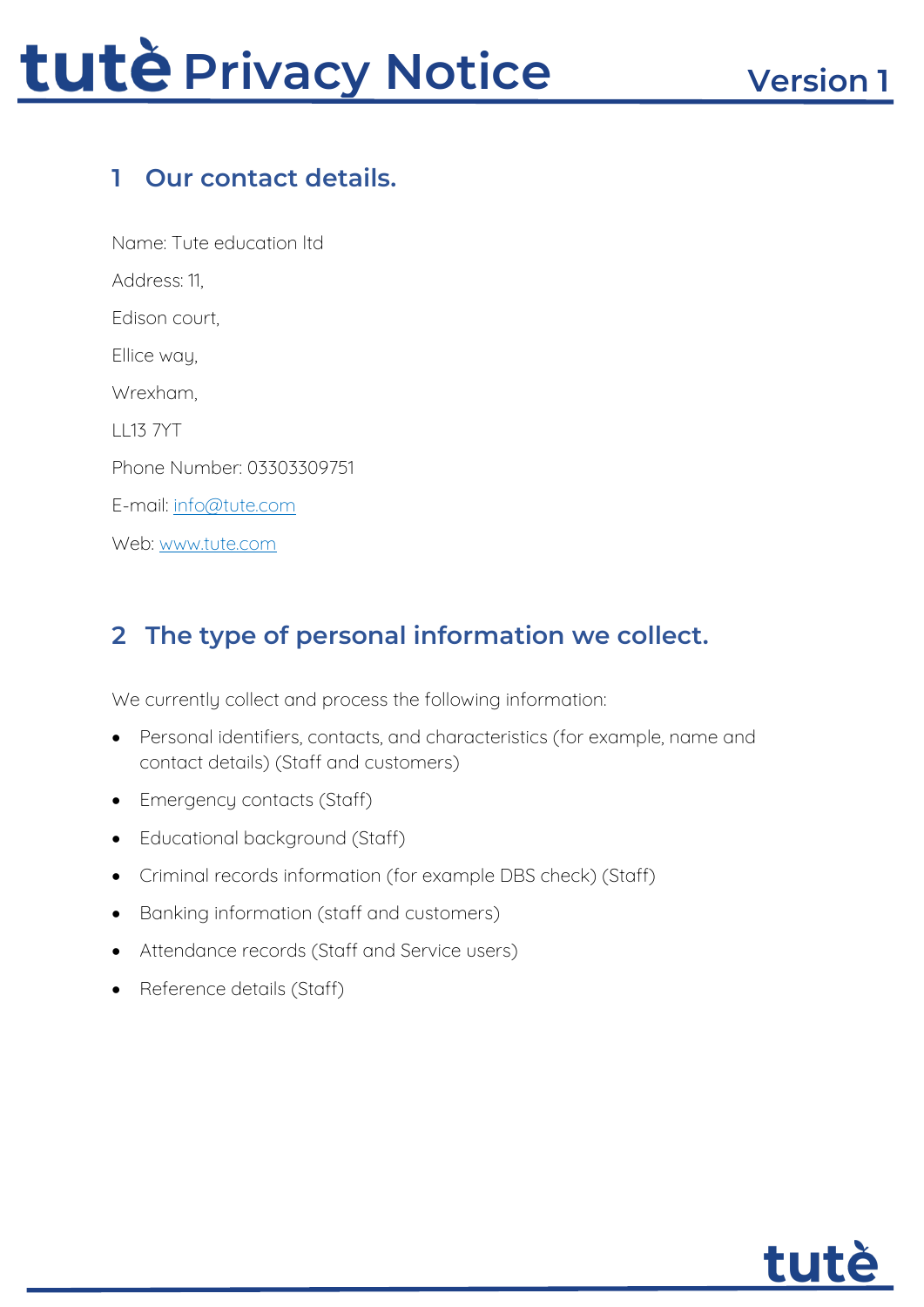### <span id="page-2-0"></span>**3 How we get the personal information and why we have it**

Most of the personal information we process is provided to us directly by you for one of the following reasons:

- When appluing to us for work
- When enquiring about one of our services
- When contracting us to deliver services

We also receive personal information indirectly, from the following sources in the following scenarios:

- Customers
	- o Student data needed to provide the service bought by the customer

We use the information that you have given us to:

- Fulfil a contract with the customer
- To comply with a legal obligation
- For the legitimate interests of tute (provided the individual's rights and freedoms are not overridden)
- The individual (Or parent/Carer if the individual is a child) has freely given consent

We may share this information with the National Tutoring Programme.

### <span id="page-2-1"></span>**4 Under the General Data Protection Regulation (GDPR), the lawful bases we rely on for processing this information are:**

(a) Your consent. You are able to remove your consent at any time. You can do this by contacting<DPO@tute.com>

- (b) We have a contractual obligation.
- (c) We have a legal obligation.
- (d) We have a legitimate interest.

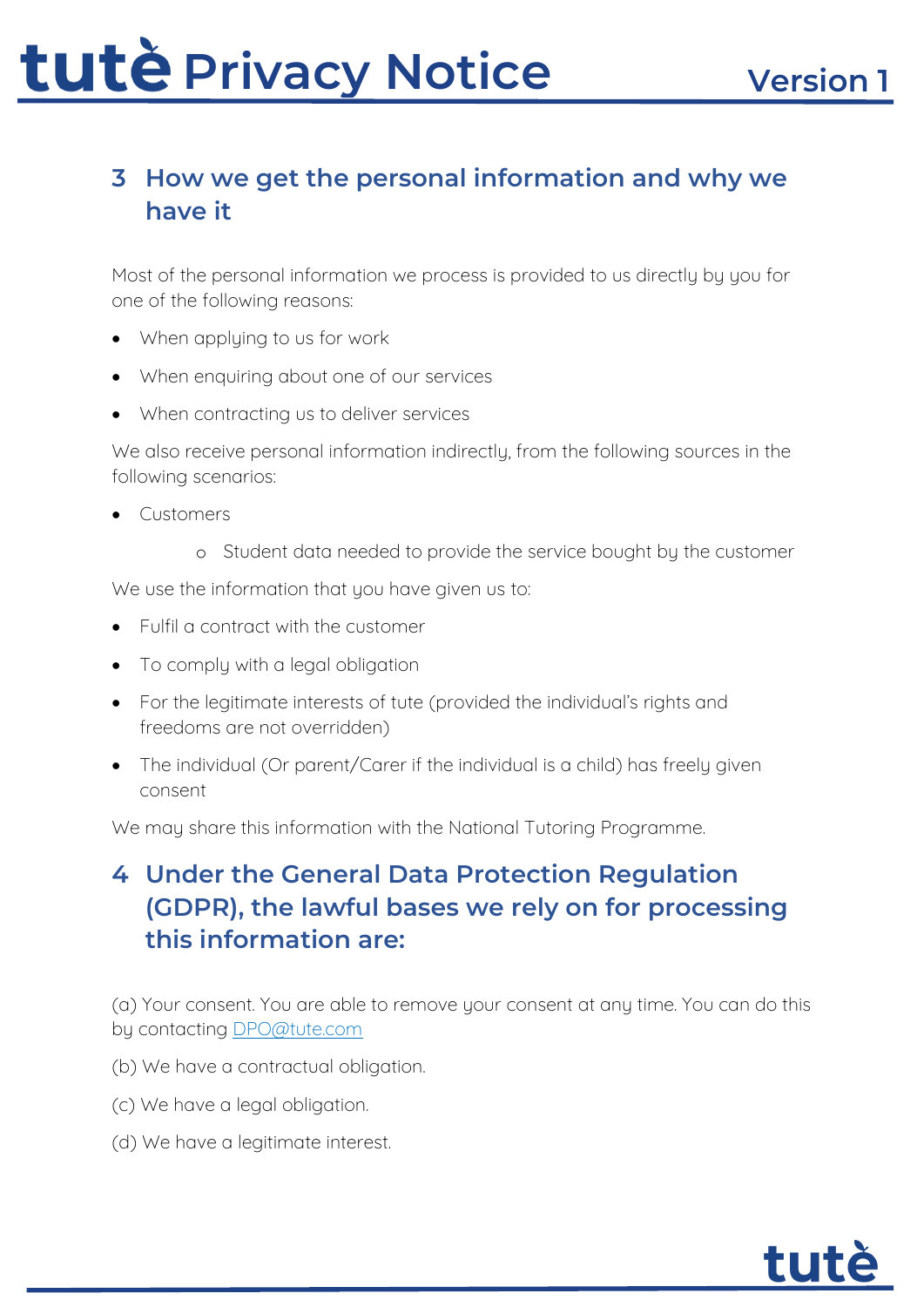### <span id="page-3-0"></span>**5 How we store your personal information**

Your information is securely stored in an encrypted database hosted on a UK server.

### <span id="page-3-1"></span>**6 We keep the following data for the time periods outlined:**

| Type of data        | Retention          | Disposal            |
|---------------------|--------------------|---------------------|
|                     | period             | method              |
| Student data (i.e.  | 3 months after the | Electronic deletion |
| account, progress   | cessation or       |                     |
| tracking,           | completion of      |                     |
| attendance          | lessons            |                     |
| details)            |                    |                     |
| Staff data (i.e.    | 3 years            | Electronic deletion |
| Name, DOB,          |                    | and secure          |
| qualifications,     |                    | shredding           |
| references etc)     |                    |                     |
| Customer data (i.e. | 6 years (Due to    | Electronic deletion |
| Name, email         | legal obligations) |                     |
| address, business   |                    |                     |
| address)            |                    |                     |
| Lesson playback     | 6 months (1 month  | Electronic deletion |
|                     | viewable via       |                     |
|                     | platform)          |                     |

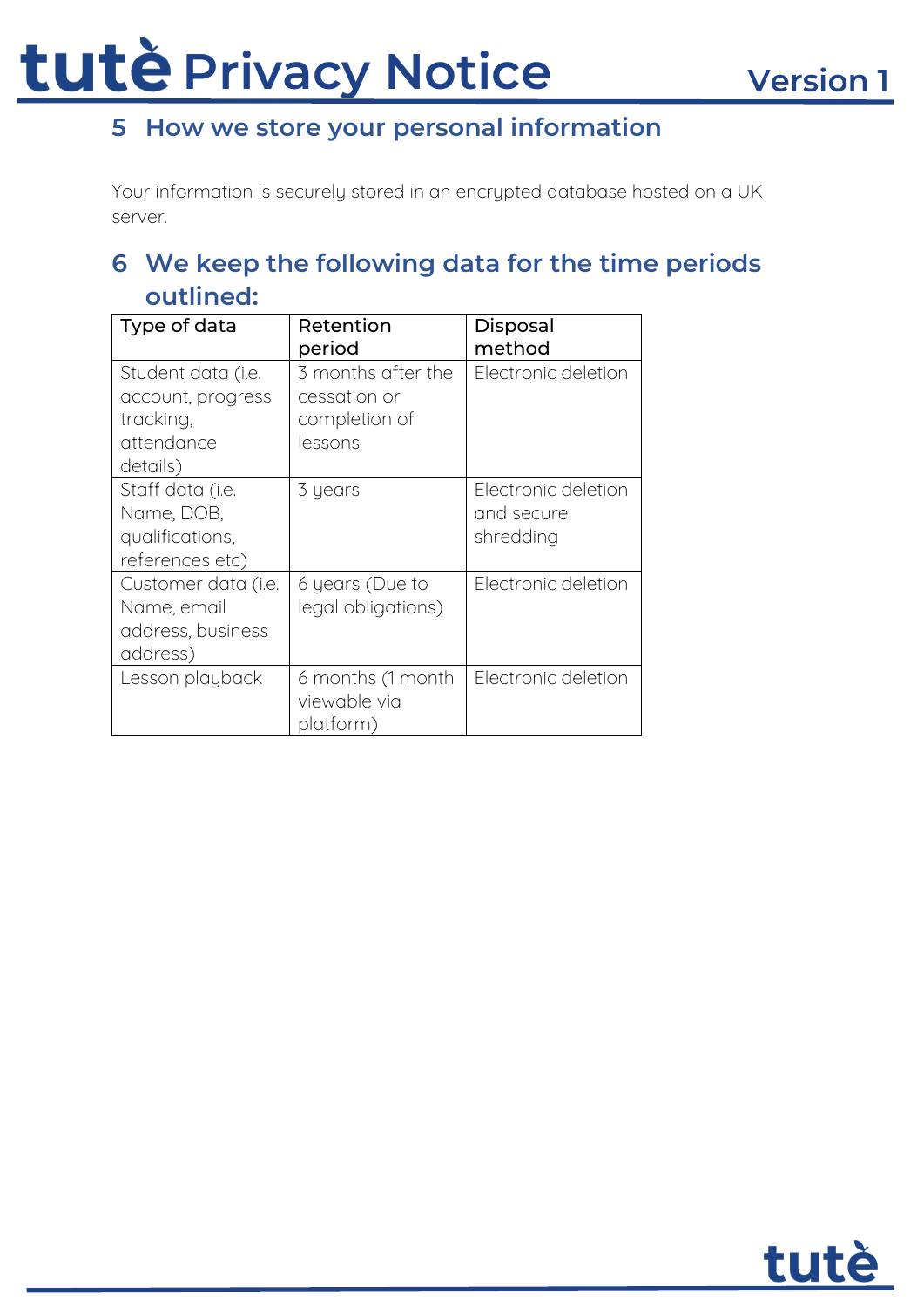### <span id="page-4-0"></span>**7 Your data protection rights**

Under data protection law, you have rights including:

Your right of access - You have the right to ask us for copies of your personal information.

Your right to rectification - You have the right to ask us to rectify personal information you think is inaccurate. You also have the right to ask us to complete information you think is incomplete.

Your right to erasure - You have the right to ask us to erase your personal information in certain circumstances.

Your right to restriction of processing - You have the right to ask us to restrict the processing of your personal information in certain circumstances.

Your right to object to processing - You have the the right to object to the processing of your personal information in certain circumstances.

Your right to data portability - You have the right to ask that we transfer the personal information you gave us to another organisation, or to you, in certain circumstances.

You are not required to pay any charge for exercising your rights. If you make a request, we have one month to respond to you.

Please contact us at **DPO@tute.com** if you wish to make a request.